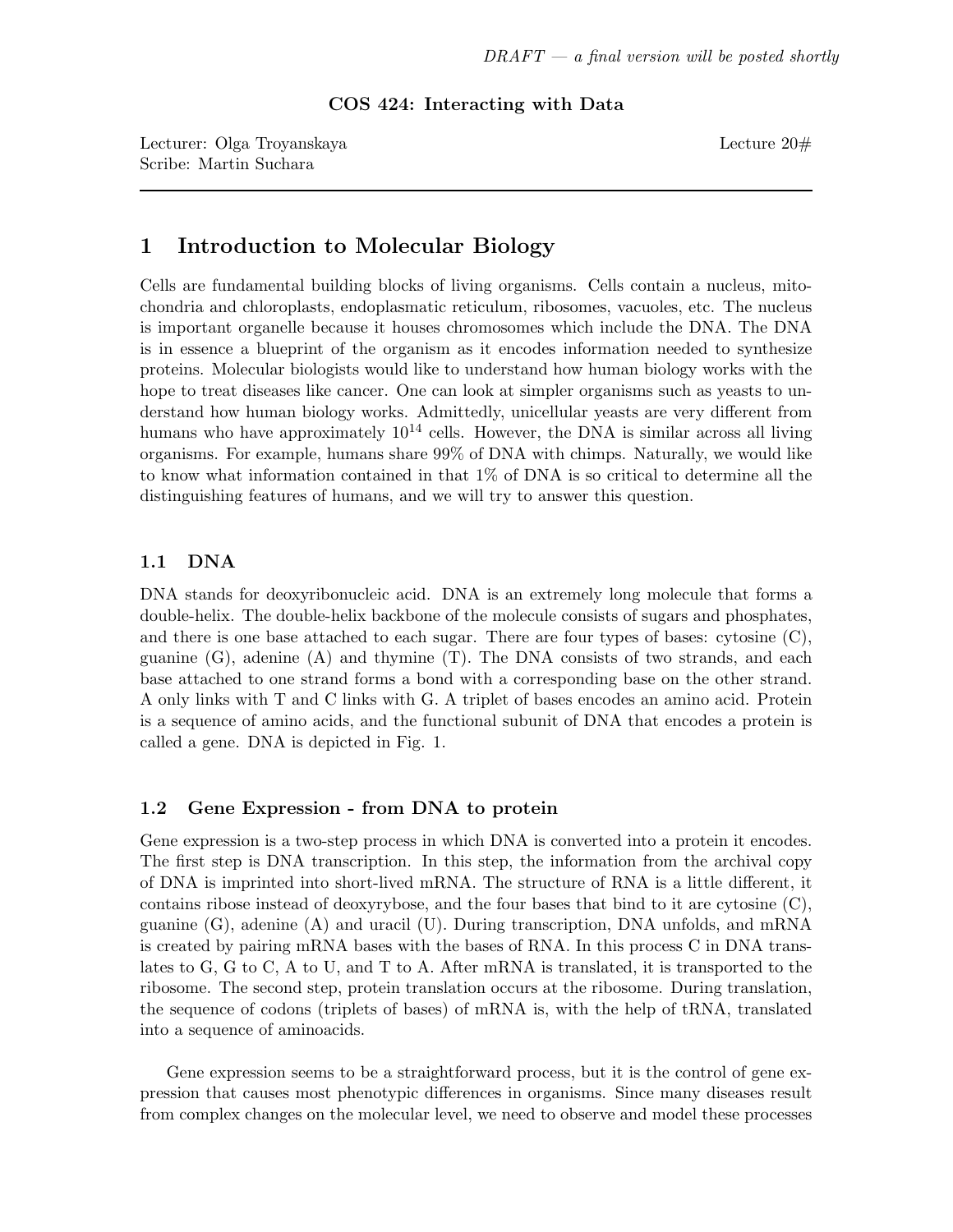

Figure 1: DNA is the blueprint for living organisms.

on the system level. Gene regulatory circuits are an example of machinery that allows us to depict gene expression graphically. In this model, arrow from A and B to D indicates that if genes A and B are made into protein, so is gene D.

## 2 Data Analysis in Genomics

Recent advances in Biology, such as sequencing of the genome, have lead to creation of enormous datasets. However, our knowledge of the inter-relationships that lead to function lags behind. Data analysis in genomics is really challenging for several reasons. First, the data are intrinsically noisy because they are results of measurements and observations.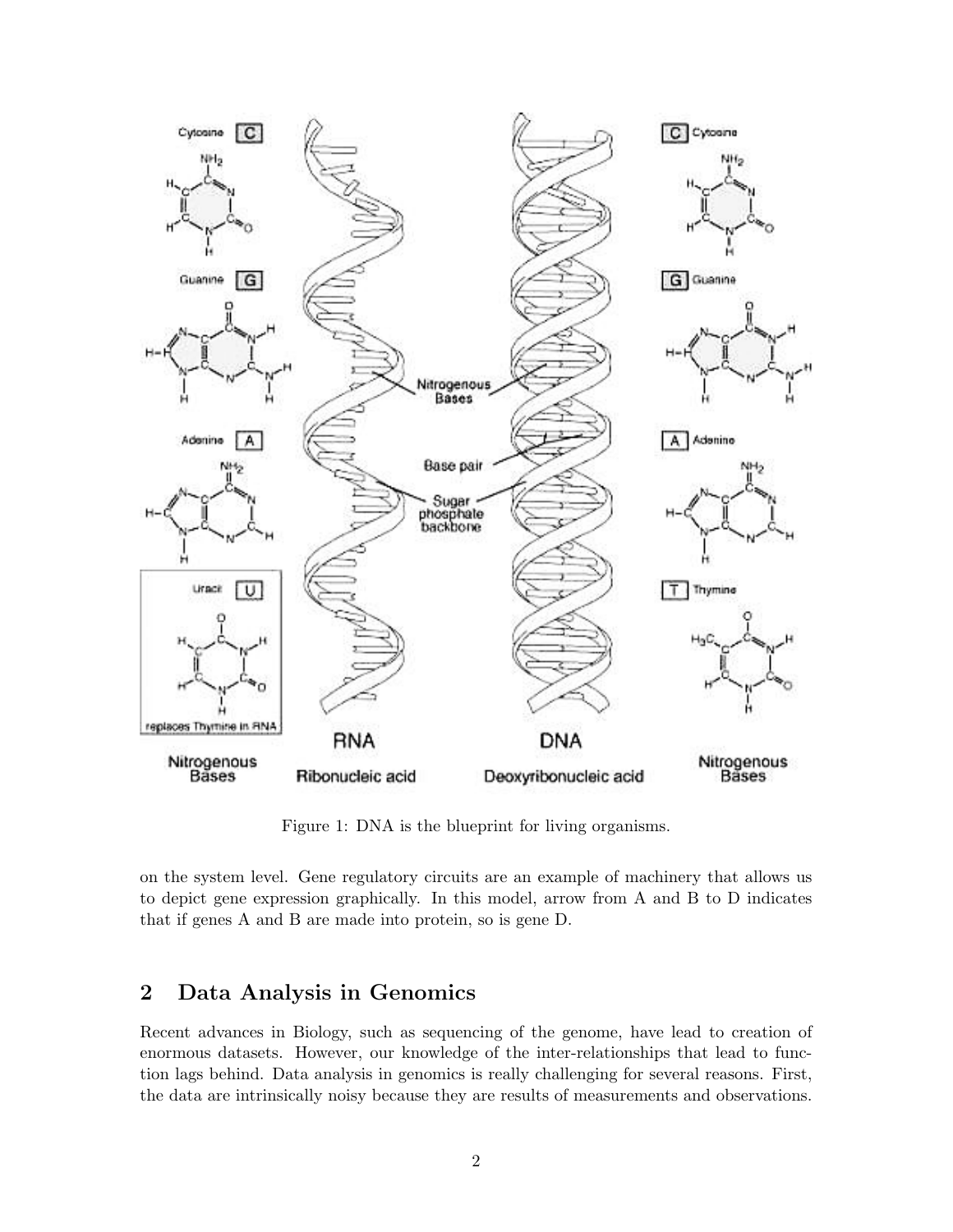Second, the data are heterogeneous and vary process by process. Finally, our coverage and accuracy of measurements varies process by process. To overcome these challenges and extract information about biological processes from the data, integrated analysis that uses probabilistic methods to deal with the noise are used.

#### 2.1 Predicting Function of Unknown Proteins

The genome is just a sequence of letters. How do we determine what the corresponding proteins do? We already have a lot of information about some proteins, and we know about some of the interactions. This information has been captured in the Gene Ontology. The ontology is a structured vocabulary that describes proteins in terms of the associated biological processes, cellular components, molecular functions, etc.

Machine learning techniques are used to take advantage of the new advanced datasets. One possible method uses individual classifiers for each class. We note that the resulting predictions may be inconsistent. These predictions are subsequently combined and inconsistencies are resolved. This method is illustrated in the accompanying slides. 10 linear SVMs were used as the weak classifiers, and the median of the results was used. Finally, hierarchical consistency was enforced. Fig. 2. shows that enforcing hierarchical consistency improved the accuracy of the predictions for a majority of the nodes. The figure depicts the AUC of the original classifiers on the x-axis, and the AUC after the consistency enforcement on the y-axis. Since AUC is the area under the precision recall curve, the higher the value the better, and as the figure indicates, AUC increased. The improvement in AUC is not uniform. It was observed that the increase is largest for leaves of the network.

Validation is, of course, important. Validation is done as usual by holding some examples out. If a particular gene is predicted to be involved in DNA replication, an experiment can be performed. A copy of yeast that is missing the gene is created, and mitosis is observed. If both the mother and daughter cell get a copy of DNA, the gene could not have been involved in DNA replication and vice versa.



Figure 2: After consistency was enforced the AUC increased.